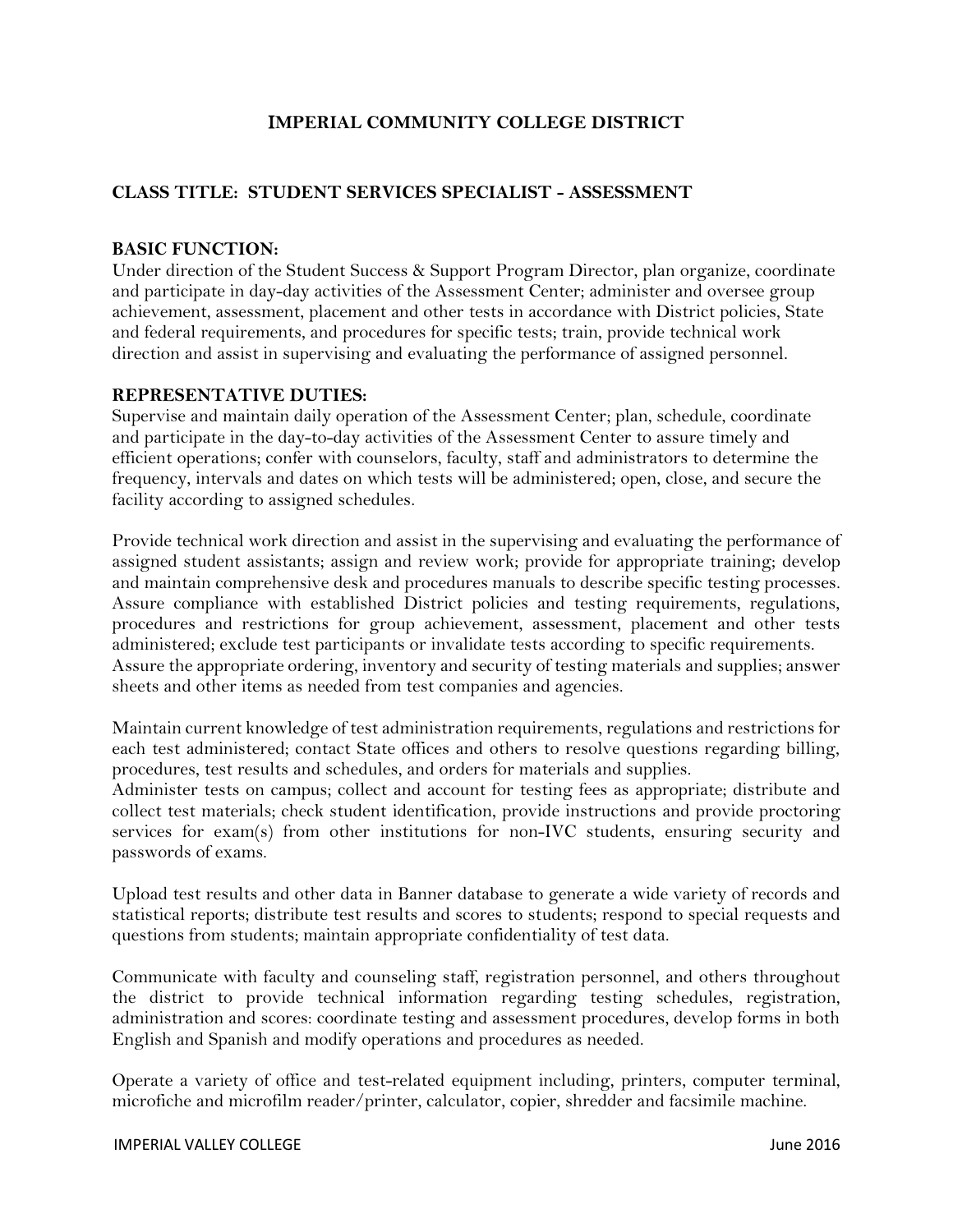Participate in development and implementation of automated systems to facilitate testing and assessment functions; provide input regarding District, State and technical requirements related to test administration, scoring, and the distribution and maintenance of scores and test data.

Provide assistance and information to students, faculty, staff and others concerning testing and assessment; refer individuals to other District personnel and offices as appropriate.

Schedule, reschedule and cancel counseling appointments; prepare and maintain current appointment schedules for SSSP Counselors.

Compose correspondence, reports forms, applications, memoranda, and other documents; arrange travel accommodations as necessary; determine appropriate format and presentation; develop and revise forms.

Maintain a variety of complex files and records; maintain budget and other financial record expenditures and process purchase orders.

Prepare agenda items for meetings; take and transcribe minutes and distribute to appropriate personnel.

Compile information and data for reports and assist in the preparation of statistical and narrative reports; inspect documents, forms, records and other materials for accuracy and completeness; process a variety of forms and documents according to established procedures; assure conformance to established guidelines and standards.

Certified test administrator for GED and Ability to Benefit tests; administer IVC placement tests, CLEP.

Perform related duties s assigned.

## **KNOWLEDGE AND ABILITIES:**

### **KNOWLEDGE OF:**

Laws, rule and regulations governing the assessment function at a community college. Operation and organization of a college assessment center. Test administration and scoring procedures. Automated scoring and record keeping techniques. Procedures applicable to the administration, scoring, recording and reporting of standardized test results. Automated systems and software used in test administration and scoring. Correct English usage, grammar, spelling and punctuation. Operation of computer terminal, printer, copier and other office machines. Preparation, maintenance, verification and processing of student test results. Principles and practices of supervision and training. District organization, operations, policies and objectives. Interpersonal skills using tact, courtesy and diplomacy.